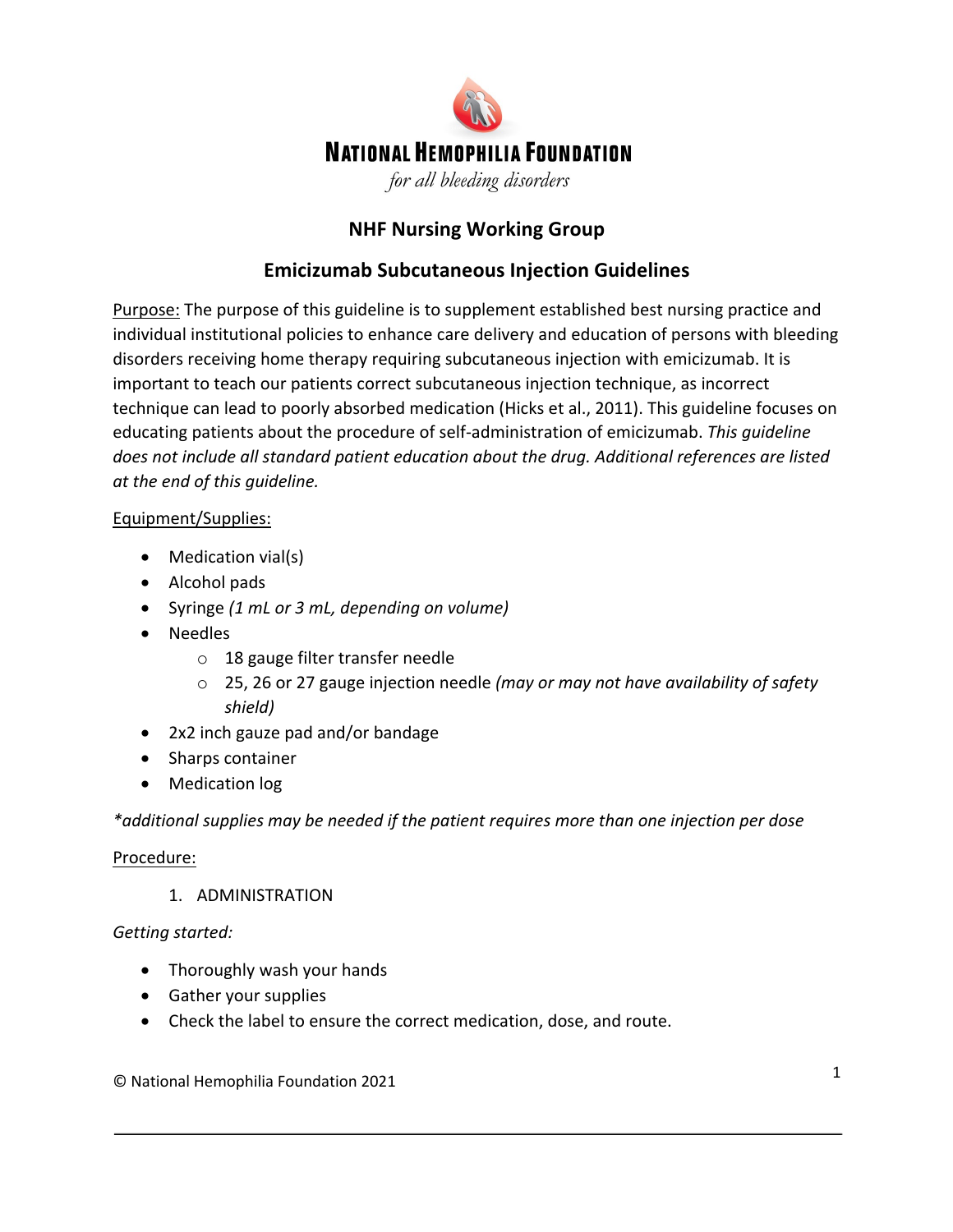*Note:* Give the loading dose(s) under medical supervision. If the loading dose is different than the maintenance, patients should be educated specifically about the maintenance dose and how to prepare it (MASAC #258).

- Ensure the medication is not damaged or expired.
- Ensure the appearance has not changed in color or clarity. Do not use the medication if there is particulate matter or discoloration; the vial should be returned.
- Allow medication to come to room temperature before administration, about 15 minutes.

*Note:* The medication can be at room temperature for up to 7 days in the original package.

#### *Prepare the medication:*

- Remove the cap from the top of the vial.
- Clean the top of the vial with an alcohol swab
- Remove the syringe from the packaging. If the filter needle is not already attached, attach the filter needle. Avoid touching the parts of the needle and syringe that connect together.
- Pull back on the plunger to fill the syringe with air equal to the volume of the medication that will be drawn up.
- Remove the cap (place it on its side on a clean area such as the inside of the syringe wrapper).
- With the medication vial in an upright position, on a clean flat surface, insert the needle into the center of the cleansed top of the vial.
- Invert the vial with the needle inserted.
- Inject the air with the tip of the needle above the medication to prevent air bubbles
- Lower the tip of the needle into the medication and slowly pull back on the plunger to draw up the prescribed medication dose.
	- o If there are large air bubbles, flick them to the top of the syringe and push the air back into the vial.
	- o If the syringe has been over-filled, push the excess back into the vial.
	- $\circ$  Check to make sure you have drawn up the correct dose before removing the needle from the vial.
		- *Tip: Vial should be in the inverted position at this point; flipping the vial right side up before removing needle may prevent loss of some medication from the vial.*

*Note: If the prescribed dose requires medication from more than one vial, you will need to withdraw all of your medication. Refer to Genentech's Instruction for Use on how to*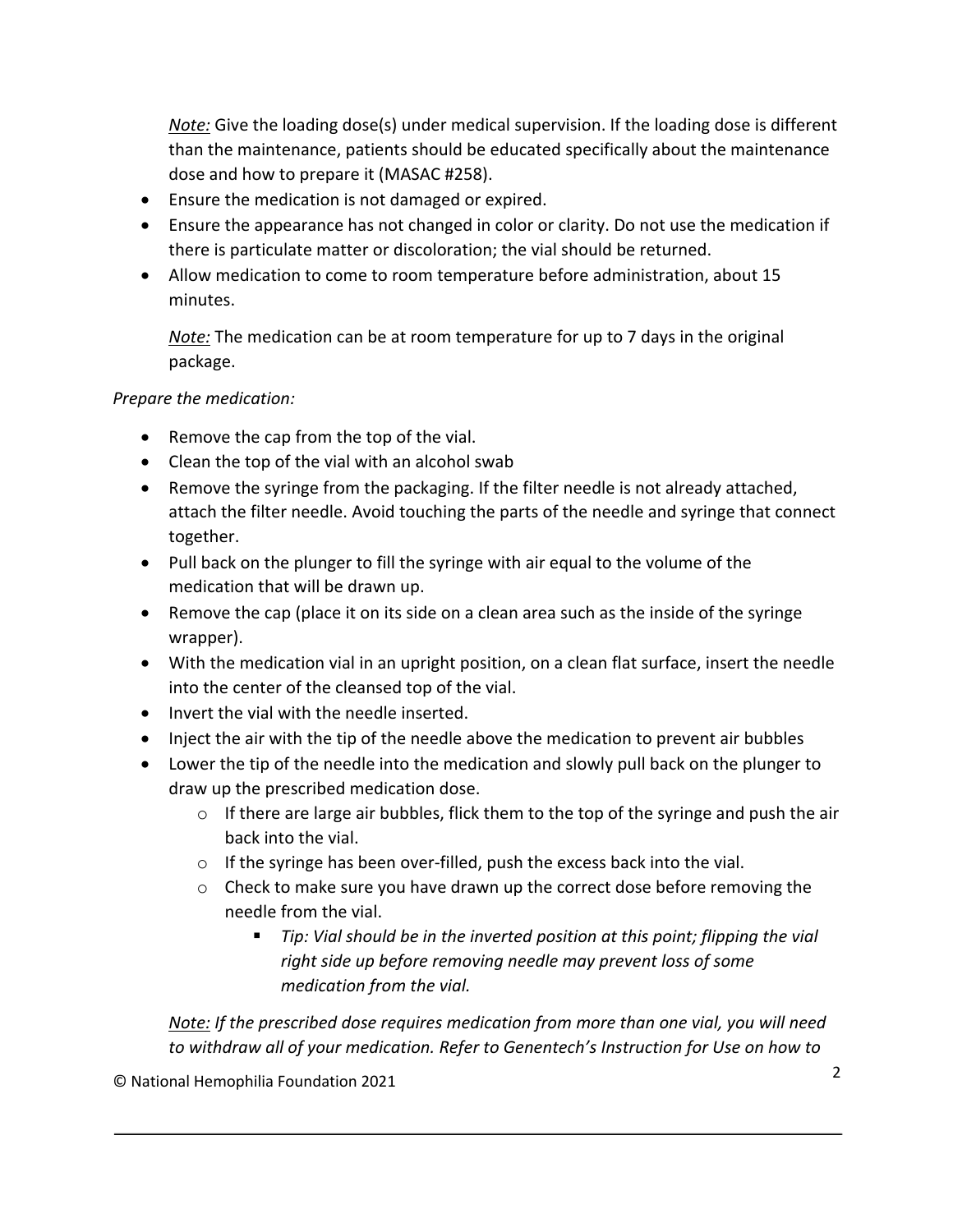*combine vials. Vials come in different concentration strengths, not just different doses, so this should be kept in mind when teaching patients how to prepare their medication.*

*Note: If the total dose volume is greater than 2 mL, the patient will require more than one injection.* 

- Using one hand, recap the filter needle by scooping the tip of the needle into the cap. Once it is covered, press down on the cap to secure.
- Remove the filter needle and apply the injection needle. *Note: It is important to consider the size of your patient when choosing a needle length, to ensure the medication is given subcutaneously. In general, use a small, short needle (NIH, 2016).*

*Choosing and preparing an injection site:*

- Choose the injection site
	- $\circ$  Most common injection sites: lateral or posterior aspects of upper arms, thighs and umbilical region of abdomen (Ogston-Tuck, S., 2014; Shepherd, E., 2018, NIH, 2016)
	- o Avoid scars, moles, skin lesions, bruised, erythematous, tender or hardened areas, and areas over bony prominences, blood vessels and nerves.
	- o Avoid 2 inch perimeter of the umbilicus
	- $\circ$  Sites should be rotated, at least 1 inch from the prior injection to prevent irritation or scarring.
- Cleanse the area with an alcohol wipe and allow to air dry

#### *Performing injection:*

- Inject the needle, bevel up, at a 45-90 degree angle, depending on subcutaneous tissue and needle length, using the lifted skin technique.
- Let go of the lifted skin, being careful that the needle does not inadvertently exit the body.
- Aspiration is not necessary.

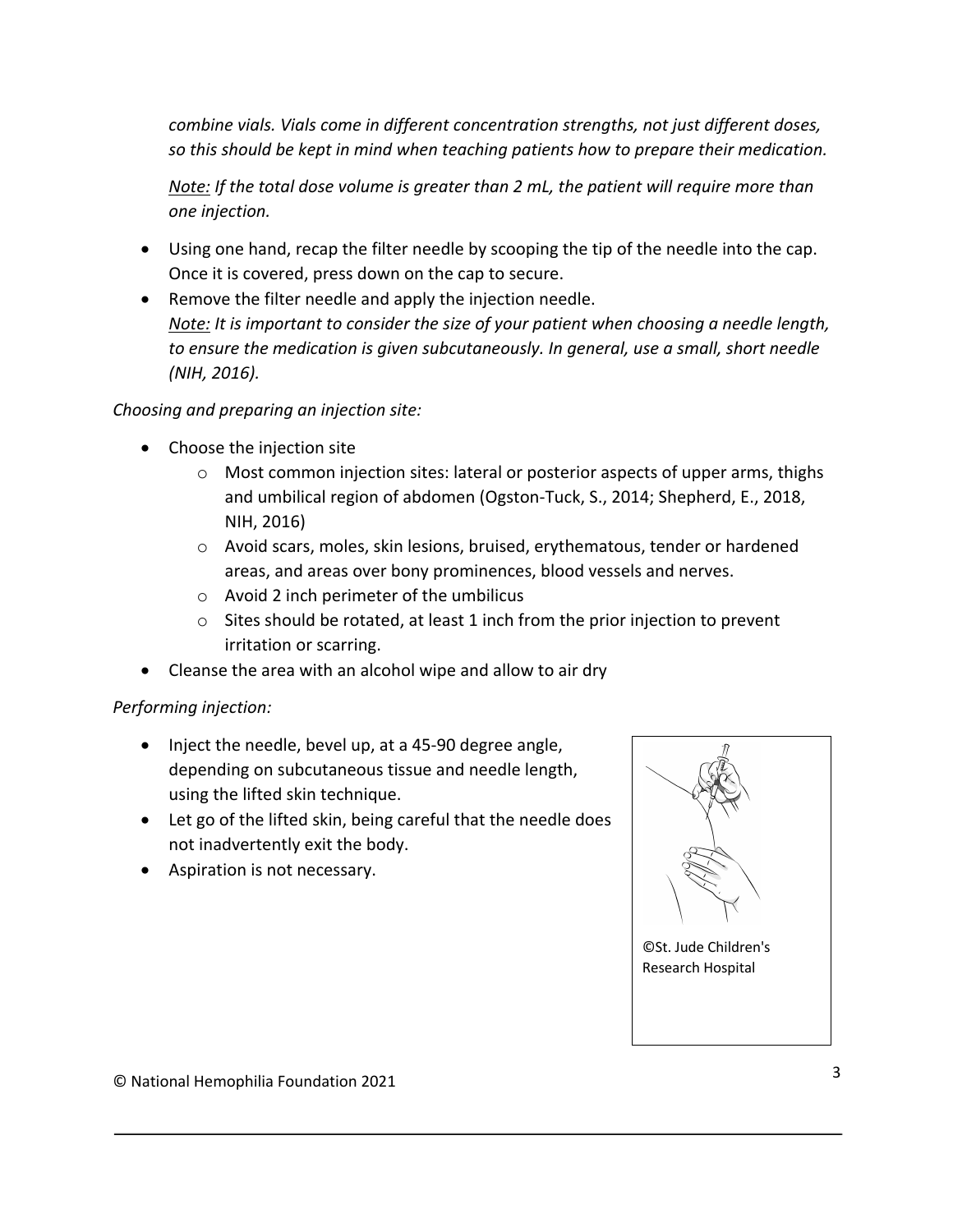

for all bleeding disorders

- Slowly inject the medication.
	- o You may consider waiting a few seconds before needle withdrawal to avoid leakage.
- Withdraw the needle at the same angle.
- Activate the safety shield.
- Dispose all sharps in a sharps container.
	- 2. MONITORING AND MAINTENANCE

#### *Post-injection:*

- Do not massage the skin after injection.
- Monitor for any bleeding or adverse reactions and apply a bandage or gauze as needed
- Any medication left in the vial must be disposed, as emicizumab vials are not multi-use.

#### 3. DOCUMENTATION AND EDUCATION

- Accurately document the medication name, dose, date, time and site.
- Educate the family on:
	- $\circ$  Contacting the HTC regarding significant weight changes for possible dosage change
	- o Contacting the HTC regarding increased bleeding symptoms
	- o Planning their schedule for additional dosage administration
	- $\circ$  Carrying pertinent emicizumab information, such as an emergent care card

#### Procedure History

Authors: Lydia Johnson, RN, BSN; Kelly Tickle, MSN, APN, PPCNP-BC; Brittany Savage, MSN, AGPCNP-BC; Mary Lesh RN, MS, CPNP; Emily Bisson, APRN, CPNP; Tami Bullock, RN, BSN-BC; Jennifer Donkin, DNP(c), PNP; Kerry Hansen, RN, BS; Kimberly Hurdstrom, BSN; Nancy Inverso, RN; Penny Kumpf, BSN, RN-BC; Sharon Littig, RN; Jessica Pindilli, BSN, RN; Penni Smith, MPA, BSN, RN-BC

Originated: July 12, 2021